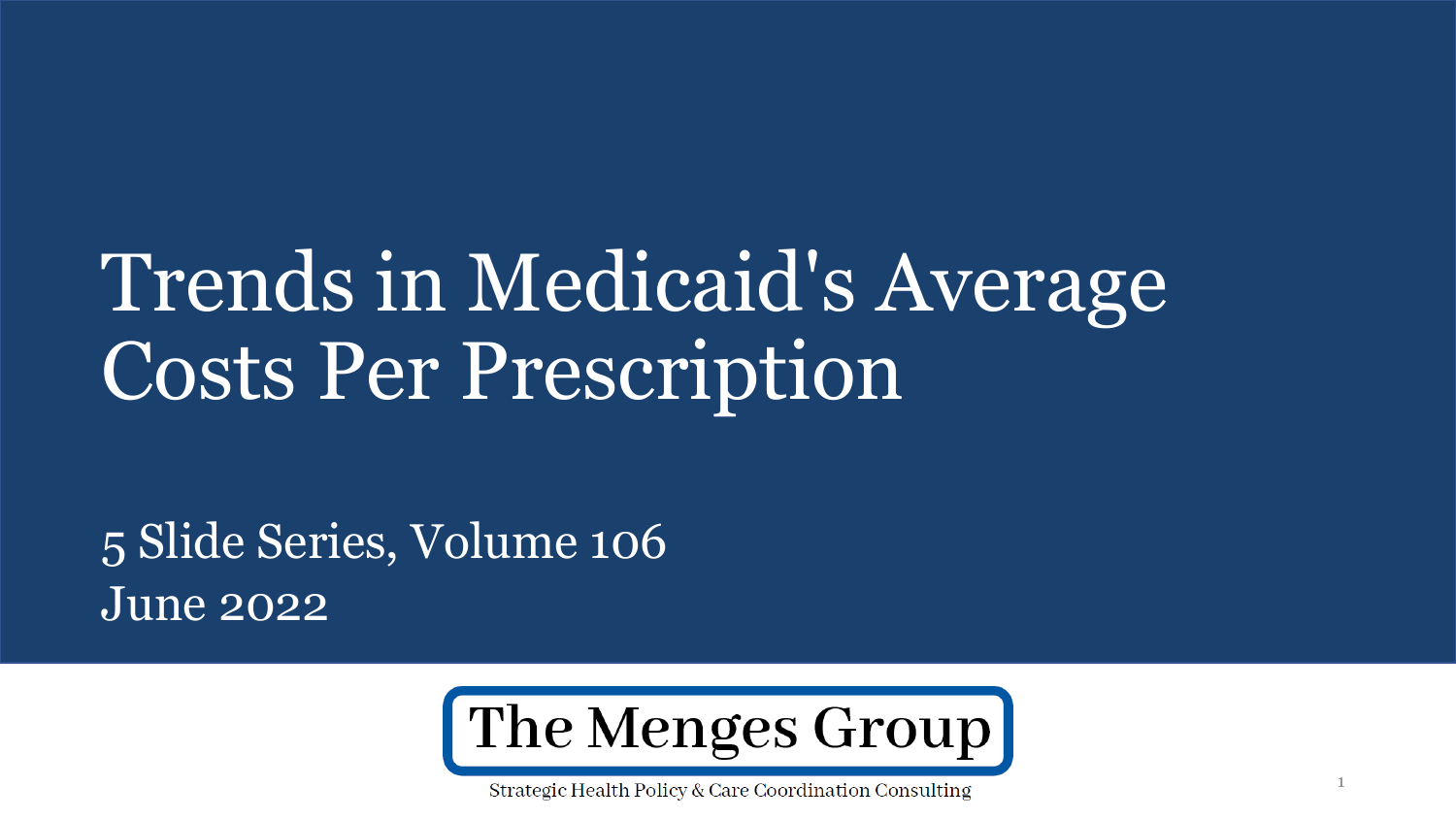## Introduction

- In this edition, we assess Medicaid pharmacy cost per prescription trends in recent years using a data set containing 100% of Medicaid's prescription drug claims.
	- The Centers for Medicare and Medicaid Services (CMS) makes National Drug Code (NDC) level data available by calendar quarter for each state through their Drug Utilization Files, which show prescription volume and amounts paid to pharmacies.
	- The amounts paid in this data set, while comprehensive, are pre-rebate. While this edition focuses on the trends in pre-rebate cost, it is important to keep in mind that prescription drug rebates currently represent more than half of Medicaid's prerebate payments to pharmacies.
	- Medicaid rebates represented 57% of pre-rebate pharmacy spending during 2021, including an average of 68% across brand medications and 13% for generics.

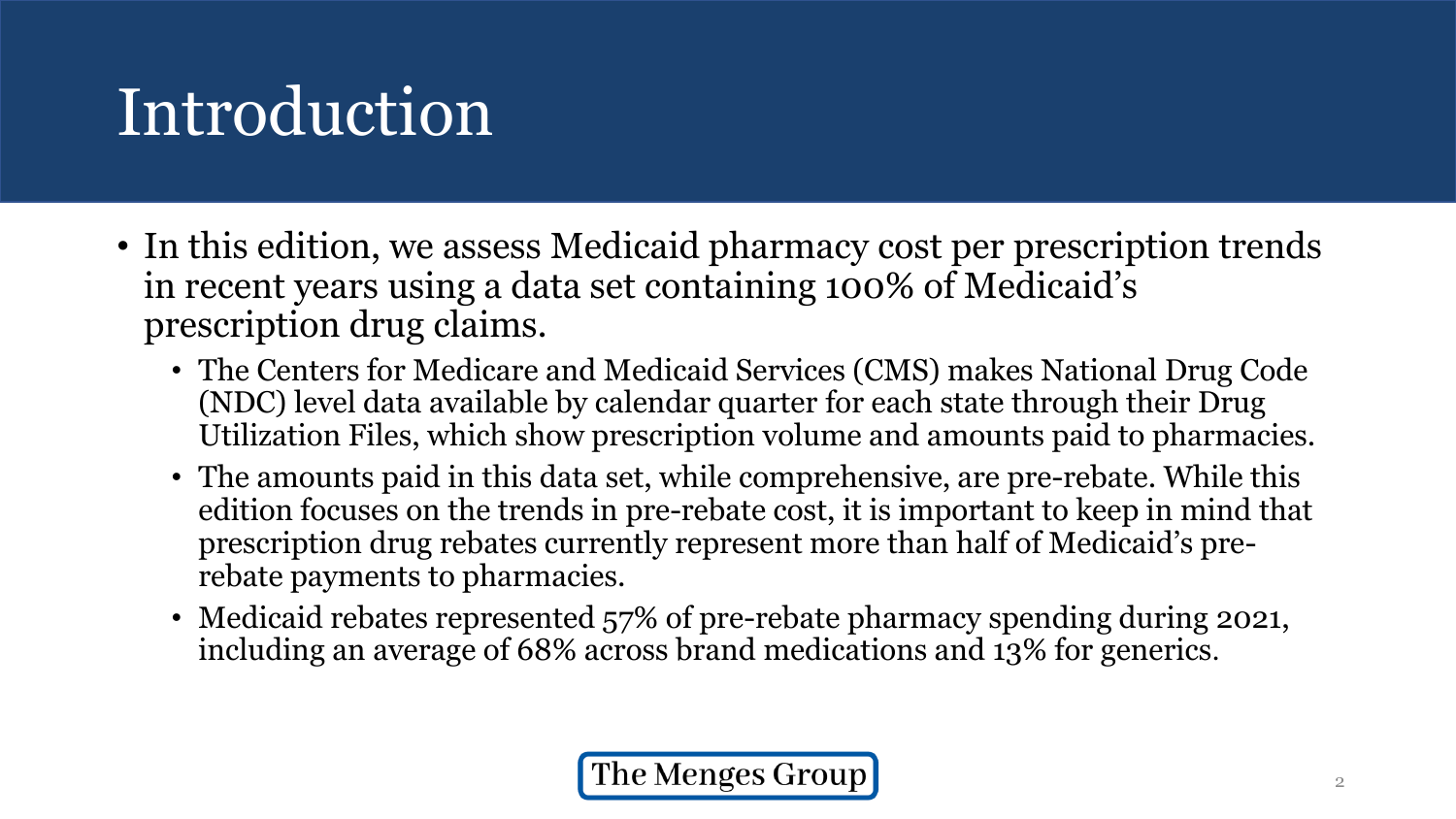# Introduction, continued

- We have also matched each drug with its brand/generic classification, as well as whether the drug is "obsolete" (was no longer prescribed during 2021), "new" (was not prescribed in 2012 but was during 2021) or was continuously on the market throughout the 2012-2021 10-year period.
- We also quantify the growing share of national Medicaid pharmacy costs associated with medications having an average pre-rebate cost per prescription above \$1,000.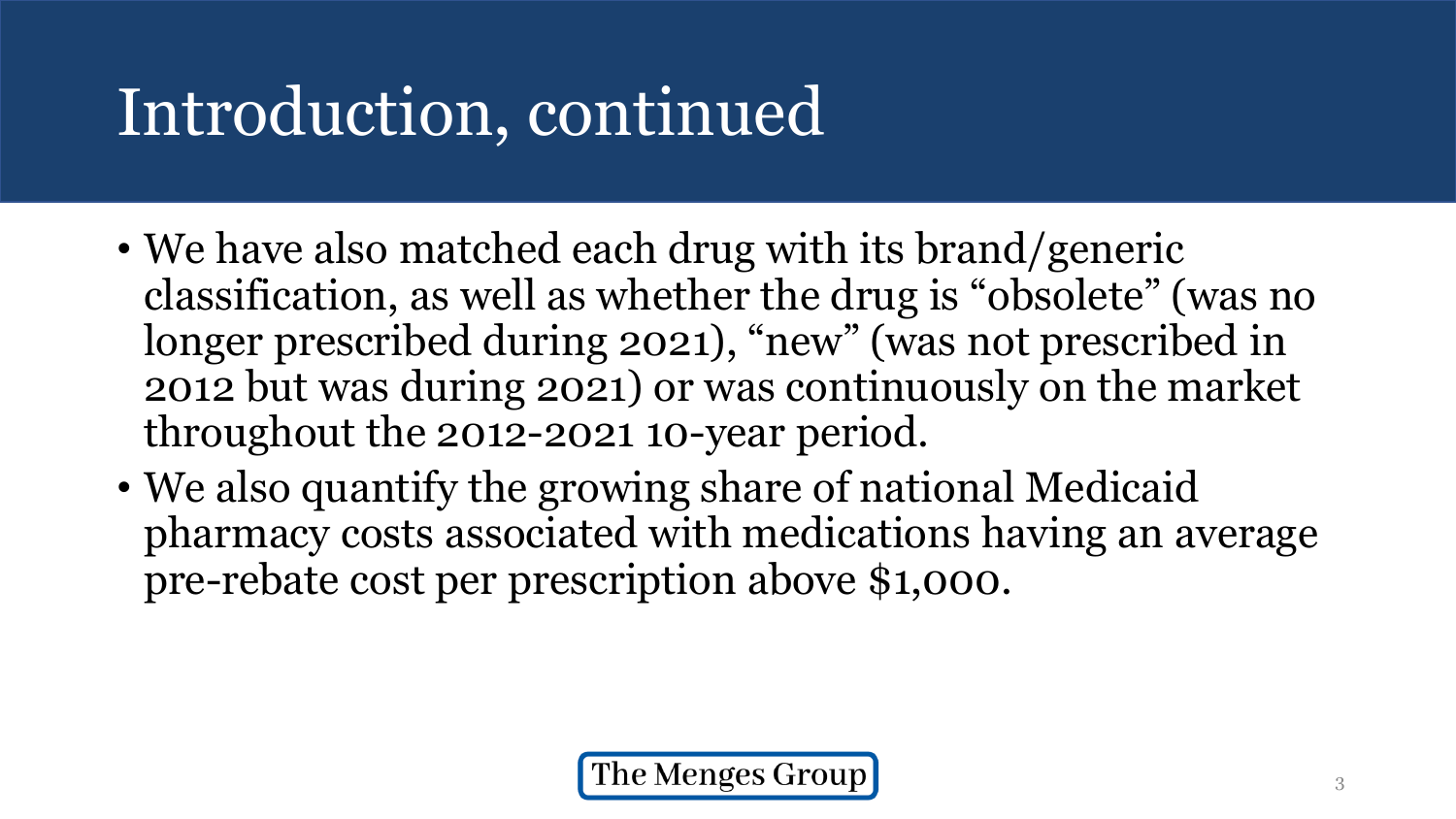#### Medicaid Costs Per Rx Have Increased Sharply for Brand Drugs Since 2012; Generics Costs Have Been Stable

- Since 2012, average Medicaid pre-rebate costs per prescription have increased from \$64.60 to \$105.82 – **an overall increase of 64% and an average annual increase of 5.6%.** Annual increases in costs have been in the vicinity of 10% from 2018-2021.
- **Pre-rebate costs per brand drug prescription have increased 175% over this time, or an average of 11.9% per year.** The average brand drug cost per prescription was \$645 in 2021.
- Average pre-rebate costs for generic medications have only increased 8% over this time – an average of less than 1% per year. Medicaid's average per prescription cost across generics was \$22.32 in 2021, compared to \$20.69 in 2012.

| <b>Overall Medicaid Prescription Drug Volume and Cost Progression, 2012-2021</b> |                      |                          |                     |                   |
|----------------------------------------------------------------------------------|----------------------|--------------------------|---------------------|-------------------|
|                                                                                  |                      |                          |                     | % Change          |
|                                                                                  |                      |                          | <b>Cost Perl</b>    | <b>From Prior</b> |
|                                                                                  |                      | <b>Amount Paid (Pre-</b> | <b>Prescription</b> | Year,             |
| Year                                                                             | <b>Prescriptions</b> | Rebate)                  | (Pre-Rebate)        | Cost/Rx           |
| 2012                                                                             | 528,746,786          | \$34,154,738,898         | \$64.60             |                   |
| 2013                                                                             | 511,760,759          | \$33,220,715,173         | \$64.91             | 0.5%              |
| 2014                                                                             | 576,815,676          | \$41,696,728,107         | \$72.29             | 11.4%             |
| 2015                                                                             | 673,375,497          | \$51,518,950,678         | \$76.51             | 5.8%              |
| 2016                                                                             | 731,870,742          | \$58,121,805,555         | \$79.42             | 3.8%              |
| 2017                                                                             | 748,918,501          | \$59,673,872,650         | \$79.68             | 0.3%              |
| 2018                                                                             | 727,844,650          | \$57,874,749,072         | \$79.52             | $-0.2%$           |
| 2019                                                                             | 721,653,423          | \$63,364,323,940         | \$87.80             | 10.4%             |
| 2020                                                                             | 691,596,159          | \$67,092,133,383         | \$97.01             | 10.5%             |
| 2021                                                                             | 691,904,733          | \$73,220,047,338         | \$105.82            | 9.1%              |

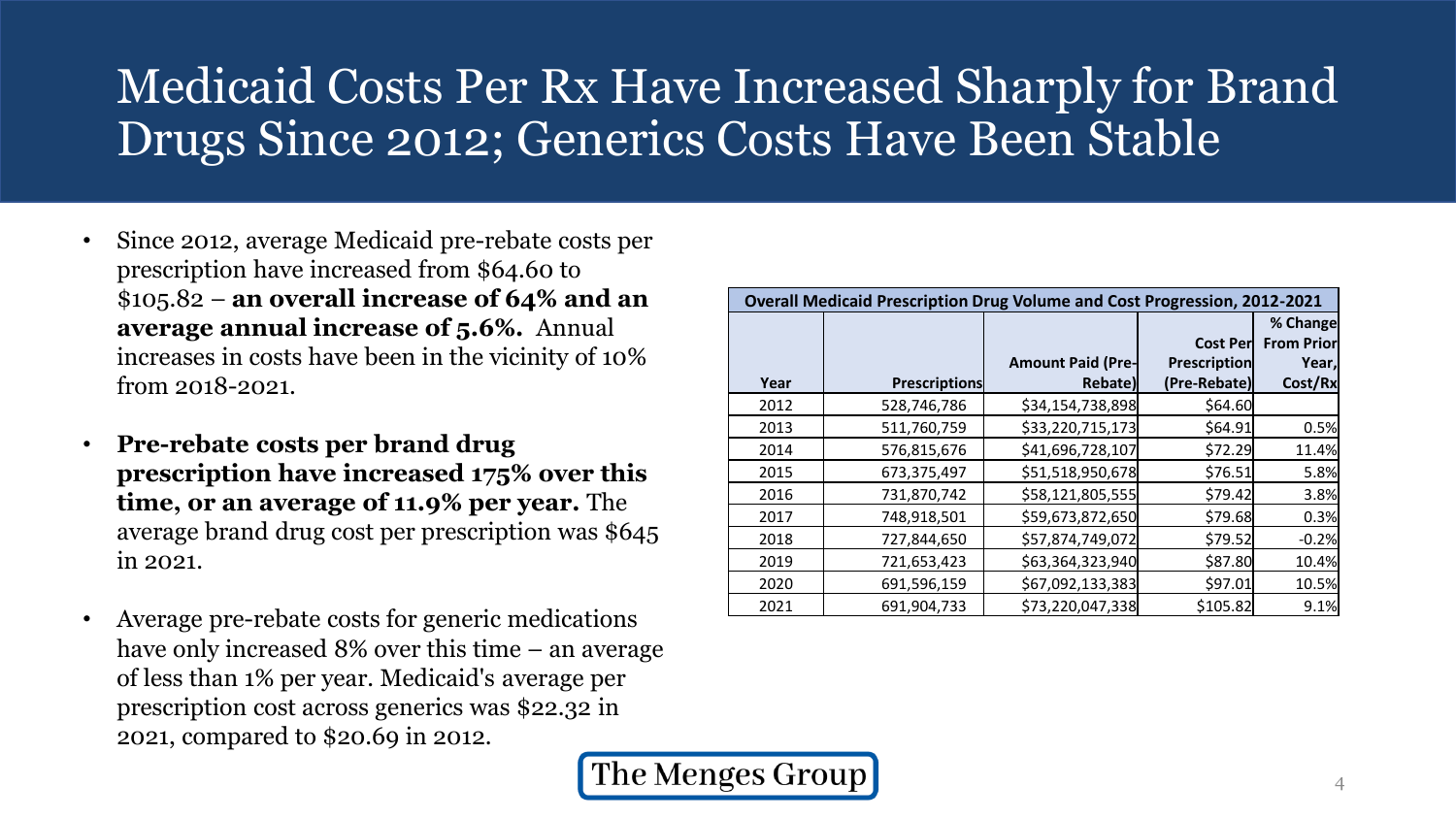#### Average Medicaid Costs per Prescription From 2012-2021: Brand, Generic, and Overall



| <b>Cost Progression Among Brand and Generic Drugs</b> |                                           |                 |              |
|-------------------------------------------------------|-------------------------------------------|-----------------|--------------|
|                                                       | <b>Cost Per Prescription (Pre-Rebate)</b> |                 |              |
| Year                                                  | <b>Brand Drugs</b>                        | <b>Generics</b> | <b>Total</b> |
| 2012                                                  | \$234.80                                  | \$20.69         | \$64.60      |
| 2021                                                  | \$645.34                                  | \$22.32         | \$105.82     |
| Overall % Change,                                     |                                           |                 |              |
| 2012-2021                                             | 174.8%                                    | 7.9%            | 63.8%        |
| <b>Average Annual %</b>                               |                                           |                 |              |
| Change                                                | 11.9%                                     | 0.8%            | 5.6%         |

• Medicaid's average cost per brand prescription rose from \$414.04 in 2018 to \$645.34 in 2021. This represents an overall increase of 56% during this most recent three year timeframe -- an average annual increase of 16%.

The Menges Group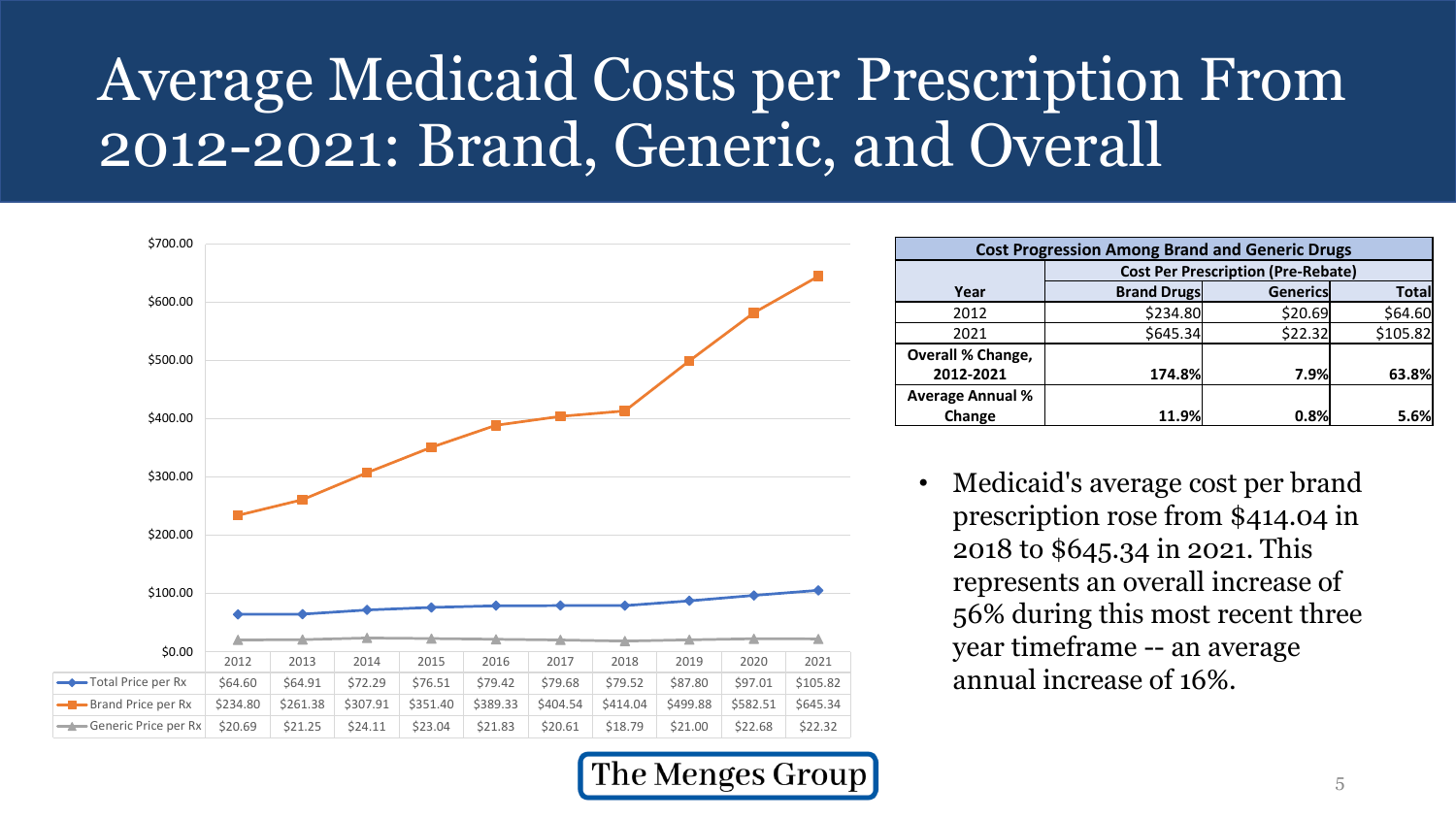### Newer Brand Medications are Particularly Costly to the Medicaid Program

- We examine the lifespan of medications in our database, classifying drugs as "obsolete" if they were used during 2012 but not 2021 and "newer" if they were used in 2021 but not 2012.
- Newer brand drugs had an average cost per prescription of \$939 during 2021, more than double the average cost (\$428) of brand drugs on the market throughout the 2012-2021 timeframe.
- Newer generic drugs are also costlier than generics that have been continually on the market. However, this differential was only \$10 per prescription in 2021.

| <b>Distribution of Medicaid Drugs by Market Presence</b>        |                         |                     |                                                        |
|-----------------------------------------------------------------|-------------------------|---------------------|--------------------------------------------------------|
| <b>Market Duration</b>                                          | <b>Number</b><br>of NDC | <b>Prescription</b> | <b>Prescription</b><br>Codes Volume, 2012 Volume, 2021 |
| Drugs with usage throughout 2012-<br>2021 timeframe             | 9,709                   | 368,914,793         | 311,825,438                                            |
| Obsolete Drugs -- Drugs Used During<br>2012 but Not During 2021 | 21,844                  | 159,831,993         |                                                        |
| Newer Drugs -- Used During 2021 but<br>Not During 2012          | 21,751                  |                     | 380,079,295                                            |
| <b>Total</b>                                                    | 53,304                  | 528,746,786         | 691,904,733                                            |

|                                         | 2021 Cost Per Prescription (Pre-Rebate) |                 |              |
|-----------------------------------------|-----------------------------------------|-----------------|--------------|
| <b>Year</b>                             | <b>Brand Drugs</b>                      | <b>Generics</b> | <b>Total</b> |
| Newer Drugs -- Used During 2021 but Not |                                         |                 |              |
| During 2012                             | \$939.21                                | \$26.71         | \$121.47     |
| Drugs with usage throughout 2012-2021   |                                         |                 |              |
| timeframe                               | \$427.60                                | \$16.54         | \$86.76      |

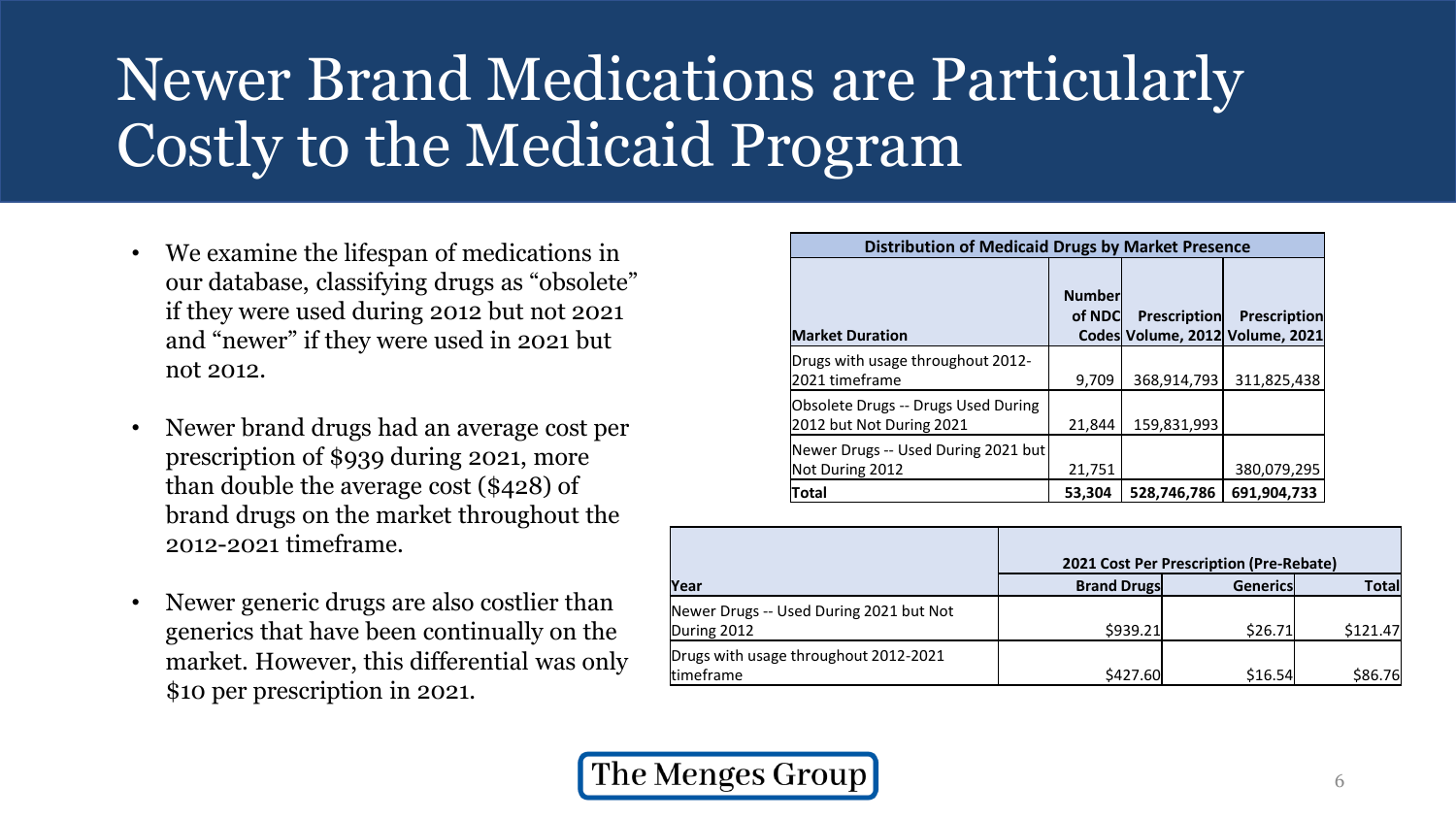#### New Generic Drugs Decrease in Cost over Time, While Branded Drugs Remain Costly



The Menges Group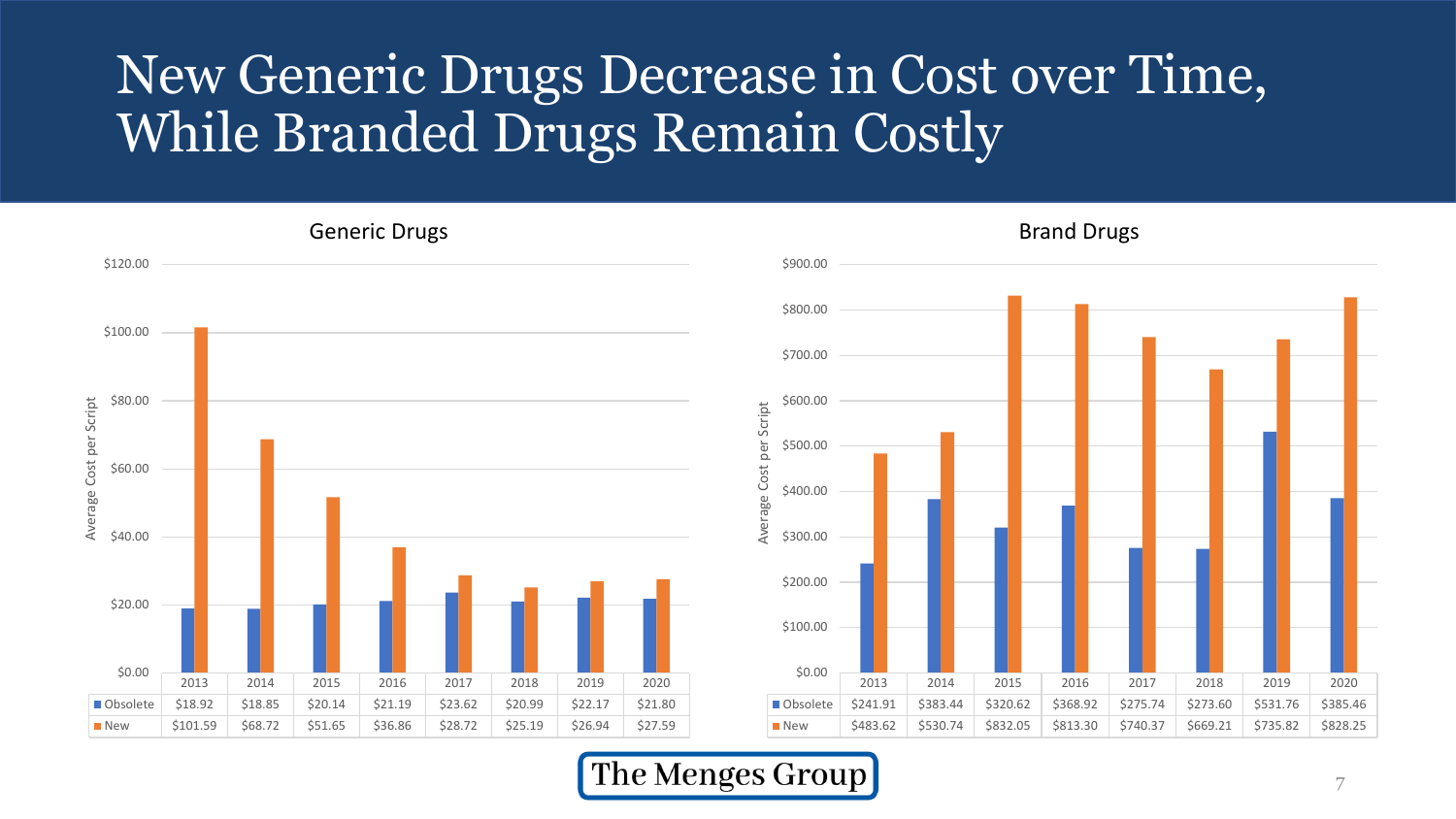### High-Cost Drugs Now Represent More than Half of Medicaid's Pre-Rebate Rx Spending

- We analyzed drugs with an average cost Reimbursed above \$1,000 per prescription.
- The proportion of all Medicaid prescriptions with an average cost above \$1,000 is modest, steadily increasing from 0.6% in 2012 to 1.6% in 2021.
- **However, the proportion of all prerebate Medicaid prescription drug spending attributable to these highcost drugs has skyrocketed from 21.5% in 2012 to 52.1% in 2021.**

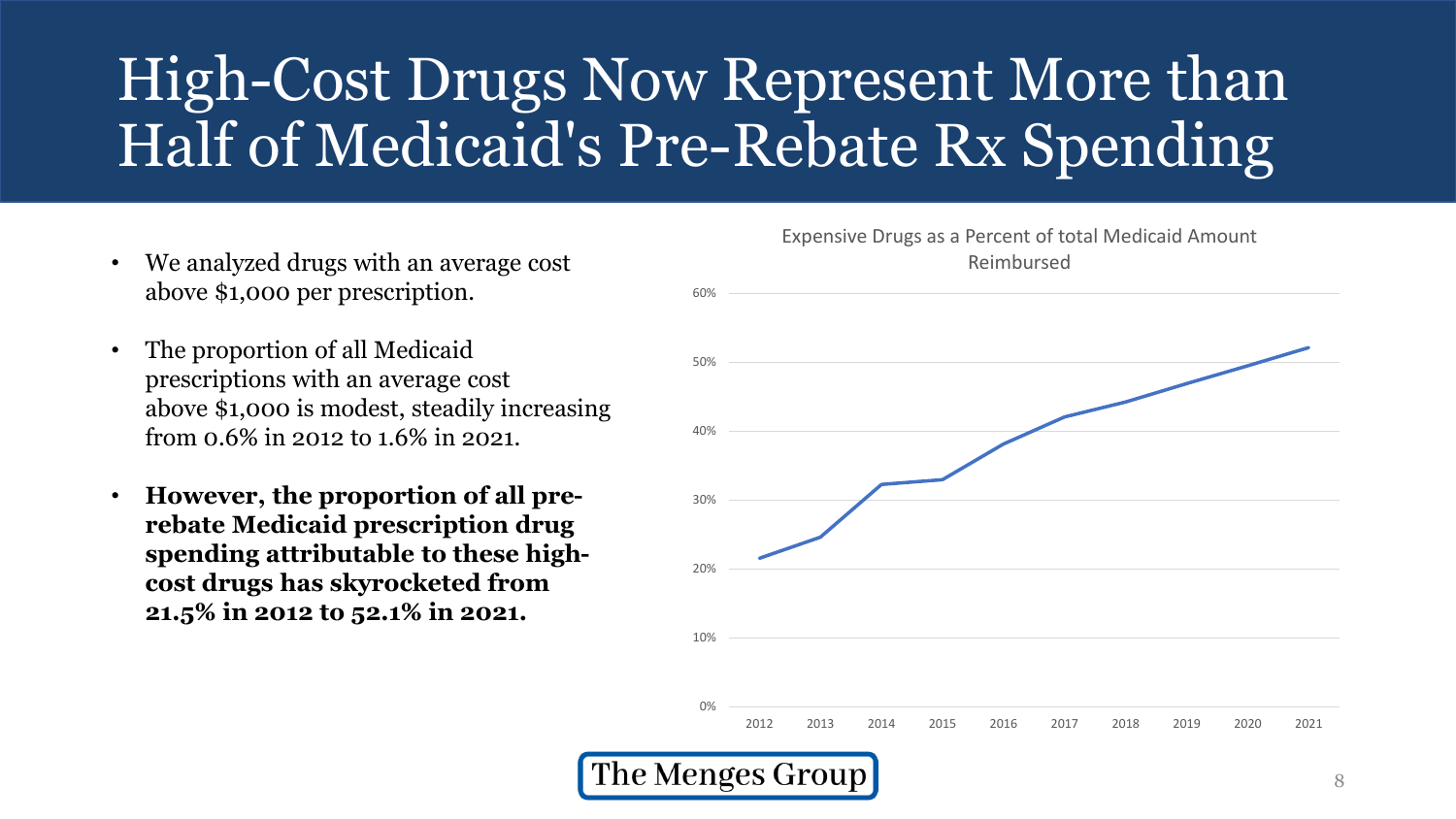### How Price Markups Have Affected Medicaid Spending

- Isolating the drugs that have been continually on the market from 2012-2021, we have quantified the cost to Medicaid from prescription drug price increases since 2012.
- We find that if per-prescription costs were unchanged from 2012-2021, Medicaid would have spent nearly \$30 billion less in pre-rebate payments to pharmacies as of 2021.
- Across the drugs continuously on the market across the 10-year timeframe assessed, a collective price increase of 63.8% occurred between 2012 and 2021. This equates to an average annual price increase of 5.6%.

| Analysis to Isolating Price Increases (Keeping Mix of Drugs Across NDCs Constant)                                                |                     |  |
|----------------------------------------------------------------------------------------------------------------------------------|---------------------|--|
| 2021 Total Amount Paid (pre-rebate)                                                                                              | \$73,220,047,338.00 |  |
| 2021 Amount Paid if Average Cost/Rx was Held Constant Since<br>2012 (2021 Prescriptions multiplied by 2012 Cost/Rx for Each NDC) | \$44,694,031,479.00 |  |
| % Cost Increase From 2012-2021 Attributable to Price Increases                                                                   | 63.8%               |  |
| Average Additional Annual Cost of Price Markups to Medicaid,<br>2013-2021 (pre-rebate)                                           | \$3,169,557,317.67  |  |